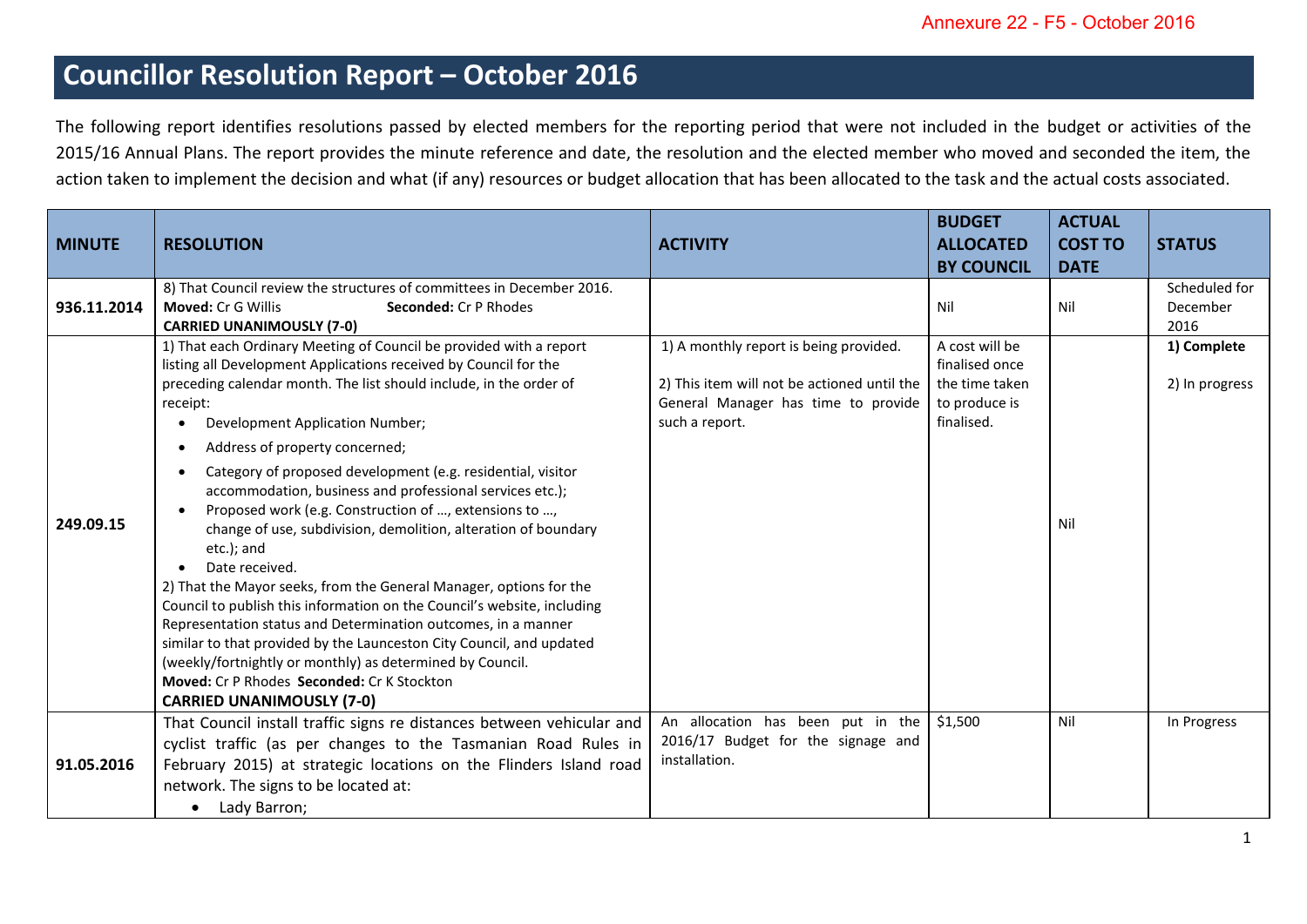|             | Whitemark; and<br>$\bullet$                                          |                                                                                 |  |             |
|-------------|----------------------------------------------------------------------|---------------------------------------------------------------------------------|--|-------------|
|             | Coming out of the airport.<br>$\bullet$                              |                                                                                 |  |             |
|             | Moved: Deputy Mayor M Cobham<br>Seconded: Cr D Williams              |                                                                                 |  |             |
|             |                                                                      |                                                                                 |  |             |
|             | <b>CARRIED UNANIMOUSLY (6-0)</b>                                     |                                                                                 |  |             |
|             | That Council supports a commitment of a budget allocation towards    | Budget allocation has been noted.                                               |  | In Progress |
|             | the Furneaux Islands Festival to be delivered in January 2017, 2018  | A budget allocation has been made in                                            |  |             |
| 167.07.2016 | and 2019 and develop a policy for provision of the Furneaux Islands  | the adopted 2016-17 budget.                                                     |  |             |
|             | Festival in the future.                                              |                                                                                 |  |             |
|             | Moved: Cr D Williams Seconded: Deputy Mayor M Cobham                 |                                                                                 |  |             |
|             | <b>CARRIED UNANIMOUSLY (7-0)</b>                                     |                                                                                 |  |             |
|             | That Council adopts the Dog Management Policy and Code of            | The policy and code have been                                                   |  | Complete    |
|             | Responsible Dog Ownership, as amended at this meeting, and allows    | advertised in Island News and on                                                |  |             |
| 198.08.2016 | the documents to lay on the table for 28 days for public comment.    | council's website for review until 22nd                                         |  |             |
|             | Moved: Cr G Willis<br>Seconded: Cr C Rhodes                          | September. No submissions were                                                  |  |             |
|             | <b>CARRIED UNANIMOUSLY (6-0)</b>                                     | received.                                                                       |  |             |
|             | That, beginning from the closure of this meeting, future agendas for | The register has been created and is now                                        |  | Complete    |
|             | General Meetings of Flinders Council will include a quarterly report | in use. The first quarterly report of the                                       |  |             |
|             | on the use of the Common Seal of the Council during the period       | use of the Common Seal will come to                                             |  |             |
|             | since the last reported use and that the report will include:        | Council in December.                                                            |  |             |
|             | Internal reference number;                                           |                                                                                 |  |             |
|             | Date the Common Seal was affixed;                                    |                                                                                 |  |             |
|             | Document, including the name of the other party to                   |                                                                                 |  |             |
| 216.09.2016 | which the Common Seal has been affixed; and                          |                                                                                 |  |             |
|             |                                                                      |                                                                                 |  |             |
|             | The names of the individuals who have attested that the              |                                                                                 |  |             |
|             | Common Seal was attached in their presence;                          |                                                                                 |  |             |
|             | and that such data be included in a Register which will be made      |                                                                                 |  |             |
|             | available to Councillors on request.                                 |                                                                                 |  |             |
|             | Moved: Cr G Willis<br>Seconded: Cr D Williams                        |                                                                                 |  |             |
|             | <b>CARRIED UNANIMOUSLY (6-0)</b>                                     |                                                                                 |  |             |
|             | That Council accepts the Minister for Local Government's suggestion  | Vuddamalay from Searchlight<br>Jason                                            |  | Complete    |
| 220.09.2016 | to invite an appropriate external individual to assist in the final  | Group has been invited to assist the                                            |  |             |
|             | selection stage.                                                     | process as the external individual and<br>the Minister has been notified of the |  |             |
|             | Moved: Cr D Williams Seconded: Cr P Rhodes                           | decision.                                                                       |  |             |
|             | <b>CARRIED UNANIMOUSLY (6-0)</b>                                     |                                                                                 |  |             |
| 222.09.2016 | That Council forwards the community petition submitted by Joanna     | The petition was forwarded to the                                               |  | Complete    |
|             | and Terence Klug to the Honourable Peter Gutwein.                    | Minister.                                                                       |  |             |